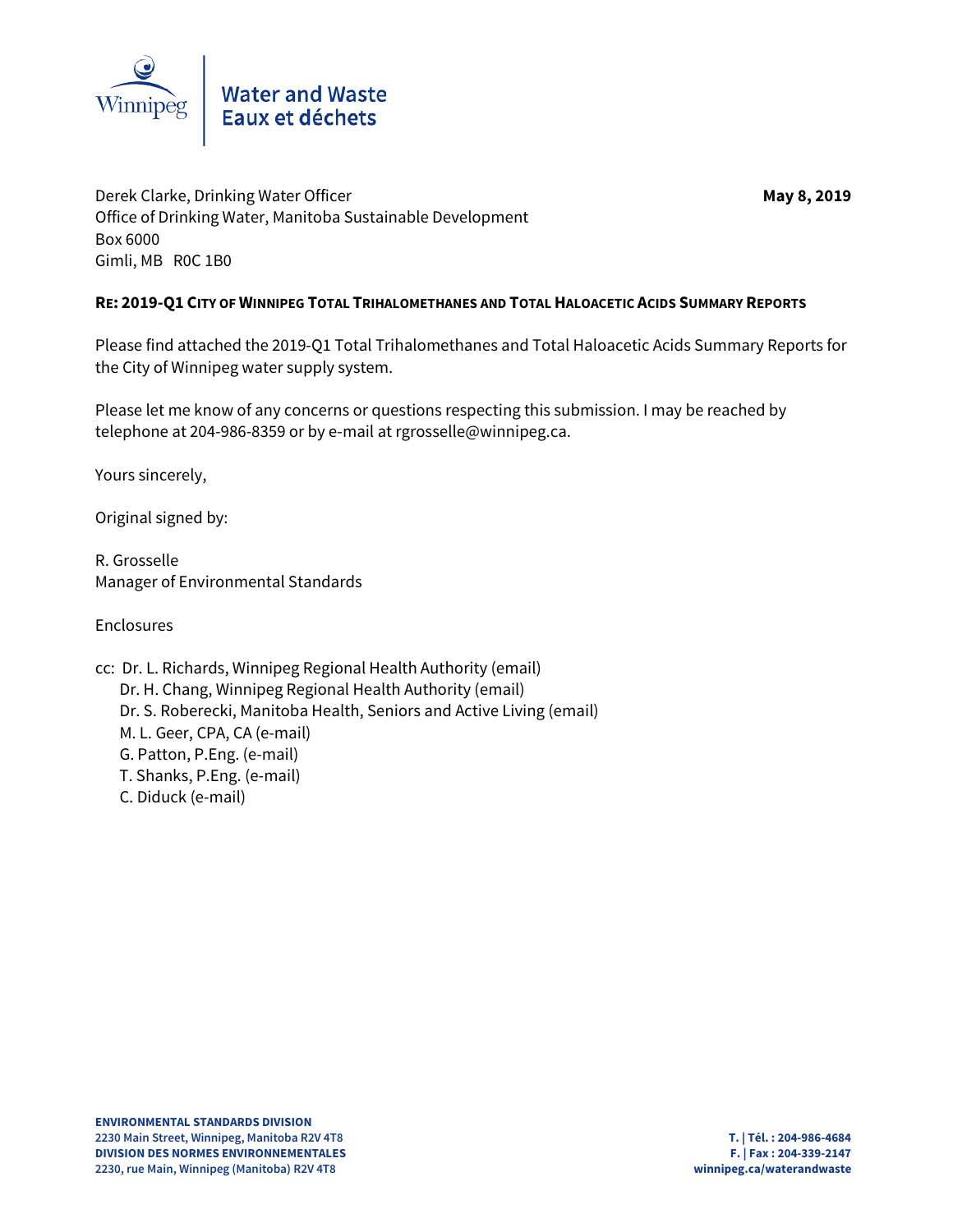

# **Environmental Standards Division**

## **Total Trihalomethanes Summary Report**

### **Reporting Period: Quarter 1 2019**

### **License: PWS-09-412-01**

|                             | DISTRIBUTION SYSTEM THM RESULTS (ug/L) |              |       |              |              |       |
|-----------------------------|----------------------------------------|--------------|-------|--------------|--------------|-------|
| <b>SAMPLE DATE</b>          | WC-12                                  | <b>WC-06</b> | NW-05 | <b>NE-09</b> | <b>SE-07</b> | SW-08 |
| Monday, May 7, 2018         | 29.5                                   | 30.0         | 30.5  | 32.5         | 31.7         | 31.0  |
| Monday, August 13, 2018     | 53.5                                   | 54.1         | 56.7  | 58.4         | 52.7         | 55.6  |
| Monday, November 5, 2018    | 20.6                                   | 21.9         | 18.9  | 23.9         | 23.5         | 22.9  |
| Monday, February 4, 2019    | 35.1                                   | 39.8         | 39.2  | 37.4         | 38.0         | 41.0  |
| <b>IRUNNING AVERAGE THM</b> | 34.7                                   | 36.5         | 36.3  | 38.1         | 36.5         | 37.6  |

### **COMMENTS:**

#### Methodology

Modified from EPA Method 5021A, "Volatile Organic Compounds in Various Sample Matrices Using Equilibrium Headspace Analysis", Revision 2, July 2014 and EPA Method 8260B, "Volatile Organic Compounds by Gas Chromatography/Mass Spectrometry (GC/MS)", Revision 3, August 2006.

| Compiled by:   | H.Demchenko |
|----------------|-------------|
| Approved by:   | C.Diduck    |
| Date Compiled: | May 7, 2019 |